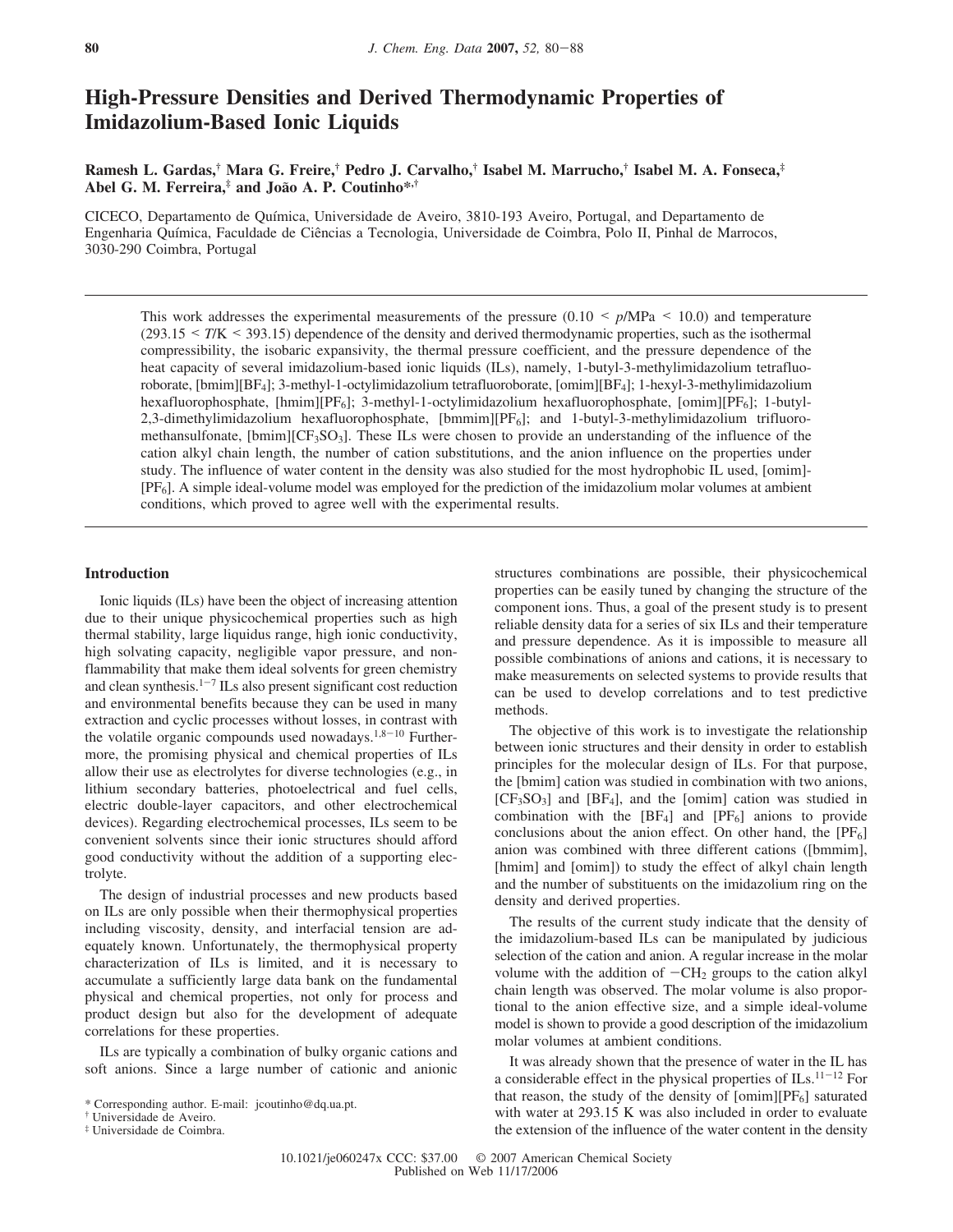and related derived properties for the most hydrophobic of the ILs studied.

The liquid densities were correlated with the Tait equation;<sup>13</sup> other thermodynamic properties such as the isothermal compressibility, the isobaric expansivity, the thermal pressure coefficient, and the pressure dependence of the heat capacity were calculated and shown in some examples. The results show that the two-parameter Tait equation correlates well the pure ILs studied with deviations from experimental data less than 0.02 %. For the water-saturated IL isothermal densities, the Tait equation does not provide such a good description, presenting a maximum deviation from the experimental data of 1.2 %.

### **Experimental Section**

*Materials.* Experimental densities were measured for six imidazolium-based ILs, namely, [bmim][BF4], [omim][BF4], [hmim][PF<sub>6</sub>], [omimPF<sub>6</sub>], [bmmim][PF<sub>6</sub>], and [bmim][CF<sub>3</sub>SO<sub>3</sub>]. [bmim][BF<sub>4</sub>] was acquired at Solvent Innovation with a mass fraction purity > 98 % and a mole fraction of chloride ion of  $100 \times 10^{-6}$ . [omim][BF<sub>4</sub>] and [bmim][CF<sub>3</sub>SO<sub>3</sub>] were acquired at IoLiTec with mass fraction purities  $> 99\%$ . The bromide impurity mole fraction in the [omim][BF<sub>4</sub>] is  $64 \times 10^{-6}$ , and the  $[bmin][CF_3SO_3]$  is halogen-free since it was produced directly from butylimidazole and methyltriflate. [hmim][ $PF_6$ ] was acquired at Merck with a mass fraction purity  $\geq 99$  % and a mole fraction of chloride ion  $\leq (100 \times 10^{-6})$ . [omim][PF<sub>6</sub>] and  $[bmmim][PF_6]$  were acquired at Solchemar with mass fraction purities  $> 99\%$ . The chloride mole fraction content in both ILs is  $\leq (80 \times 10^{-6})$ .

In order to reduce the water content and volatile compounds to negligible values, vacuum (0.1 Pa) at moderate temperature (353 K) for at least 48 h was applied to all the ILs samples prior to their use. After this procedure, the water content in the ILs was determined with a Metrohm 831 Karl Fischer coulometer indicating very low levels of water mass fraction content, as (485, 371, 181, 311, 87 and 18)  $\times$  10<sup>-6</sup> for [bmim][BF<sub>4</sub>],  $[{\rm omin}][BF_4]$ ,  $[{\rm bmin}][CF_3SO_3]$ ,  $[{\rm bmin}][PF_6]$ ,  $[{\rm hmin}][PF_6]$ , and  $[omin][PF<sub>6</sub>]$ , respectively.

The influence of water content in density was studied for  $[{\rm omim}][PF_6]$ . For that purpose, this compound was saturated with ultrapure water, maintaining the two phases in equilibrium, at 293.15 K for at least 48 h, which was previously found to be the necessary time to achieve equilibrium. The water mass fraction content in the saturated [omim][PF<sub>6</sub>] was (11905  $\pm$ 98)  $\times$  10<sup>-6</sup>. The water used was double-distilled, passed by a reverse osmosis system, and further treated with a Milli-Q plus 185 water purification apparatus. It has a resistivity of 18.2 MΩ' cm, has a TOC smaller than  $5 \mu g \cdot L^{-1}$ , and is free of particles greater than  $0.22 \mu m$ .

*Apparatus and Procedure.* Experimental densities were measured using an Anton Paar DMA 60 digital vibrating-tube densimeter, with a DMA 512P measuring cell in the temperature range (293.15 to 393.15) K and pressure range of (0.10 to 10.0) MPa. The temperature in the vibrating-tube cell was measured with a platinum resistance probe that has a temperature uncertainty of  $\pm$  0.01 K coupled with a GW Instek Dual Display Digital Multimeter GDM-845. A Julabo P-5 thermostatic bath with silicone oil as circulating fluid was used in the thermostat circuit of the measuring cell, which was held constant to  $\pm 0.01$ K. The diameter of tube is 1/16 in., and the buffer is more than 1 m in length, which guarantees the inexistence of diffusion of the hydraulic liquid in the liquid contained in the cell of densimeter.

The required pressure was generated and controlled with a pressure generator model 50-6-15, Mftd. from High Pressure Equipment Co., using acetone as the hydraulic fluid. Pressures were measured with a pressure transducer (Wika transmitter S-10, Mftd. from WIKA Alexander Wiegand GmbH & Co.) with a maximum uncertainty of  $\pm$  0.025 MPa.

Water, *n*-perfluorohexane, and *n*-perfluorononane were used as reference fluids for the calibration of the vibrating-tube densimeter in order to guarantee an interpolation besides an extrapolation of the IL densities.<sup>14-16</sup> The reference fluids density data were used to fit the calibration equation proposed by Niesen,<sup>17</sup> which has a solid theoretical basis as discussed by Holcomb and Outcalt.<sup>18</sup> It can be described as follows:

 $\rho(T, p, \tau) =$ 

$$
A_1 + A_2T + A_3p + \left[ \frac{\tau^2(T, p)(A_4 + A_5T + A_6T^2)}{\tau^2(T_0, p_0 = 0)} \right] (1)
$$

where  $\rho(T, p)$  and  $\tau(T, p)$  are the density and the vibration period, respectively, which are both functions of the temperature *T* and the pressure *p*. The vibration period  $\tau(T_0, p_0)$  is a measure of the reference temperature  $T_0$  and vacuum. In this work,  $T_0 = 303.15$  K and the measured period at  $p = 0$  is  $\tau(T_0, p_0) =$  $0.388074 \mu s$ .

For water, the density data from Saul and Wagner<sup>14</sup> and those taken from National Institute of Science and Technology  $(NIST)^{15}$  in the temperature range of (293.15 to 393.15) K and pressures from (0.1 to 35) MPa were used, while for the *n*-perfluorohexane and *n*-perfluorononane reference fluids, density data were taken from Piñeiro et al.<sup>16</sup> in the same pressure and temperature range of this work. The standard deviation of the fitting  $\sigma$  is defined as

$$
\sigma = \left[ \frac{\sum_{i=1}^{N_{\rm p}} (\rho_{\rm cal} - \rho_{\rm exp})_i^2}{N_{\rm p} - k} \right]^{1/2}
$$
(2)

where  $\rho_{\text{cal}}$  and  $\rho_{\text{exp}}$  are respectively the density data from eq 1 and the experimental data for the measurement  $i$ ,  $N_p$  represents the number of points used ( $N_p = 174$ ), and *k* is the number of adjusted parameters  $(k = 6)$  providing a standard deviation of the fitting of the order of  $\pm 1 \text{ kg} \cdot \text{m}^{-3}$ . The percentage average absolute deviation, AAD(*%*), from the experimental data to the fitting is defined according to

$$
AAD(\%) = \frac{\sum_{i=1}^{N_{\rm p}} |(\rho_{\rm cal} - \rho_{\rm exp})/\rho_{\rm exp}|_i}{N_{\rm p}} \times 100
$$
 (3)

providing an average value of AAD(%) of 0.002 % for all the ILs studied.

The influence of the viscosity on the densities was evaluated. In order to check the effect of viscosity in the density, a viscosity correction for compounds with viscosities < 100 mPa's was applied with the equation proposed for the density uncertainty of an Anton Paar DMA 512 densimeter.<sup>19</sup> For compounds with viscosities higher than 400 mPa's, the correction factor becomes constant<sup>20</sup> and equal to  $0.5 \text{ kg} \cdot \text{m}^{-3}$ . Between (100 and 400) mPa $\cdot$ s, the viscosities correction follows an intermediate behavior. Considering, for example, the available viscosity data for [bmim][BF<sub>4</sub>]<sup>21,22</sup> and for [bmim][CF<sub>3</sub>SO<sub>3</sub>]<sup>21,22</sup> at atmospheric pressure and between (298.15 to 343.15) K where the viscosity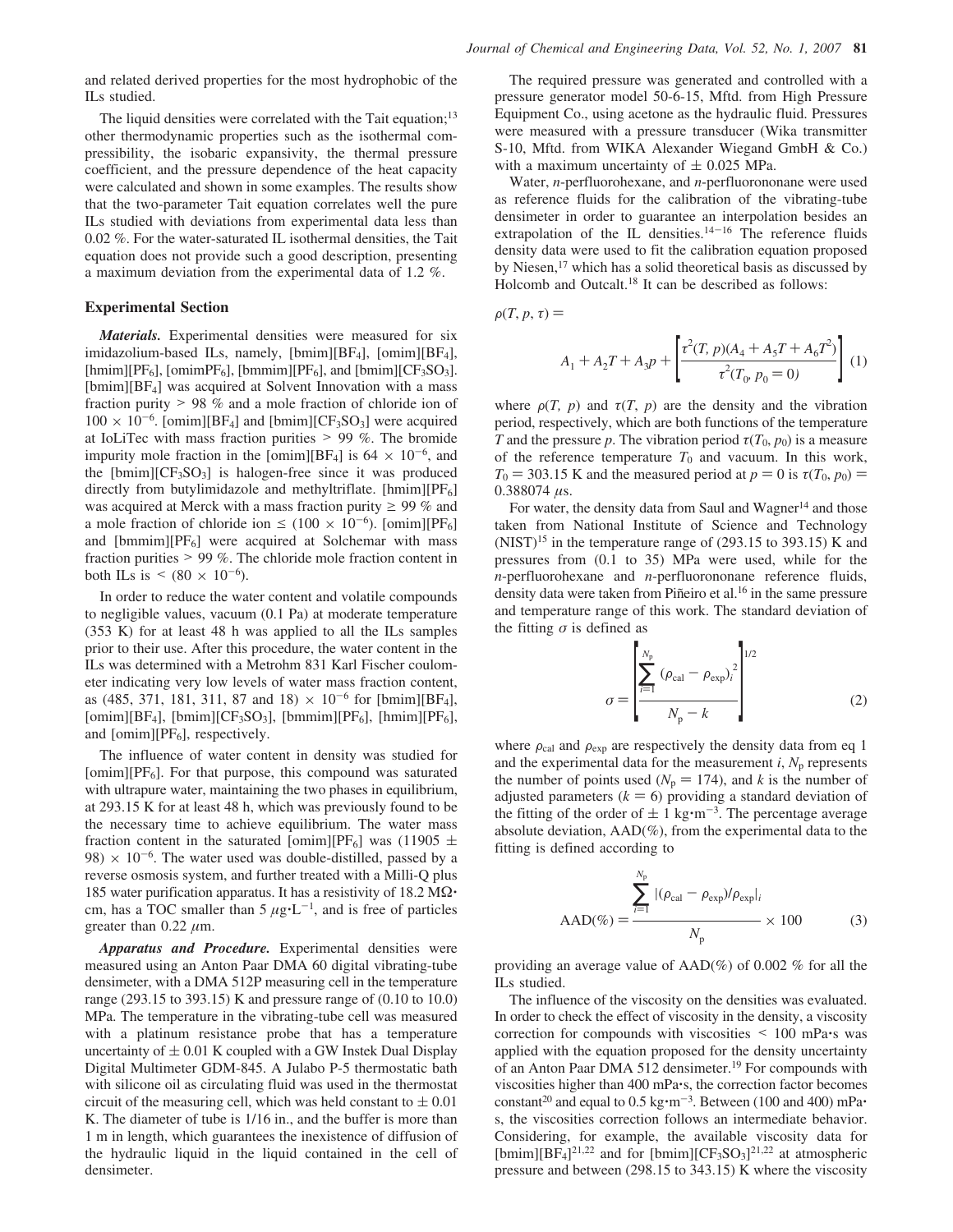|  |  |  |  |  |  |  | Table 1. Experimental Density ( $\rho$ ) Data for [bmim][BF <sub>4</sub> ], [omim][BF <sub>4</sub> ], and [bmim][CF <sub>3</sub> SO <sub>3</sub> ] |  |
|--|--|--|--|--|--|--|----------------------------------------------------------------------------------------------------------------------------------------------------|--|
|--|--|--|--|--|--|--|----------------------------------------------------------------------------------------------------------------------------------------------------|--|

| $\frac{p}{\sqrt{p}}$     | $\rho$ /(kg·m <sup>-3</sup> ) at T/K |        |        |        |        |                    |        |        |        |        |        |  |
|--------------------------|--------------------------------------|--------|--------|--------|--------|--------------------|--------|--------|--------|--------|--------|--|
| MPa                      | 293.15                               | 303.15 | 313.15 | 323.15 | 333.15 | 343.15             | 353.15 | 363.15 | 373.15 | 383.15 | 393.15 |  |
| [bmin][BF <sub>4</sub> ] |                                      |        |        |        |        |                    |        |        |        |        |        |  |
| 0.10                     | 1206.9                               | 1198.6 | 1190.8 | 1183.0 | 1175.8 | 1168.4             | 1161.3 | 1154.7 | 1148.2 | 1142.0 | 1136.1 |  |
| 1.00                     | 1207.3                               | 1199.1 | 1191.3 | 1183.5 | 1176.3 | 1168.9             | 1161.8 | 1155.3 | 1148.8 | 1142.5 | 1136.7 |  |
| 2.00                     | 1207.7                               | 1199.6 | 1191.8 | 1184.0 | 1176.9 | 1169.3             | 1162.4 | 1155.8 | 1149.3 | 1143.1 | 1137.3 |  |
| 3.00                     | 1208.2                               | 1200.1 | 1192.2 | 1184.5 | 1177.4 | 1169.8             | 1163.0 | 1156.4 | 1149.9 | 1143.7 | 1137.9 |  |
| 4.00                     | 1208.7                               | 1200.7 | 1192.7 | 1185.0 | 1177.9 | 1170.3             | 1163.5 | 1156.9 | 1150.4 | 1144.3 | 1138.4 |  |
| 5.00                     | 1209.1                               | 1201.1 | 1193.2 | 1185.5 | 1178.4 | 1170.8             | 1164.1 | 1157.5 | 1151.0 | 1144.8 | 1139.0 |  |
| 10.0                     | 1211.3                               | 1203.5 | 1195.5 | 1187.8 | 1181.0 | 1173.1             | 1166.6 | 1160.1 | 1153.6 | 1147.6 | 1141.9 |  |
| [omin][BF <sub>4</sub> ] |                                      |        |        |        |        |                    |        |        |        |        |        |  |
| 0.10                     | 1108.7                               | 1100.7 | 1092.9 | 1085.4 | 1078.2 | 1071.4             | 1064.7 | 1058.6 | 1052.4 | 1046.6 | 1040.9 |  |
| 1.00                     | 1109.1                               | 1101.1 | 1093.4 | 1085.9 | 1078.7 | 1072.0             | 1065.2 | 1059.1 | 1053.0 | 1047.2 | 1041.5 |  |
| 2.00                     | 1109.6                               | 1101.6 | 1093.9 | 1086.4 | 1079.3 | 1072.5             | 1065.8 | 1059.8 | 1053.7 | 1047.9 | 1042.1 |  |
| 3.00                     | 1110.0                               | 1102.1 | 1094.4 | 1087.0 | 1079.8 | 1073.1             | 1066.4 | 1060.4 | 1054.3 | 1048.5 | 1042.8 |  |
| 4.00                     | 1110.5                               | 1102.6 | 1094.9 | 1087.5 | 1080.3 | 1073.7             | 1067.0 | 1061.0 | 1054.9 | 1049.2 | 1043.4 |  |
| 5.00                     | 1110.9                               | 1103.1 | 1095.4 | 1088.0 | 1080.9 | 1074.2             | 1067.6 | 1061.6 | 1055.5 | 1049.8 | 1044.1 |  |
| 10.0                     | 1113.1                               | 1105.4 | 1097.9 | 1090.6 | 1083.5 | 1076.9             | 1070.3 | 1064.4 | 1058.5 | 1052.9 | 1047.2 |  |
|                          |                                      |        |        |        |        | $[bmim][CF_3SO_3]$ |        |        |        |        |        |  |
| 0.10                     | 1306.1                               | 1296.6 | 1287.6 | 1278.7 | 1270.5 | 1262.5             | 1254.0 | 1246.8 | 1239.6 | 1232.4 | 1225.3 |  |
| 1.00                     | 1306.6                               | 1297.1 | 1288.1 | 1279.3 | 1271.1 | 1263.1             | 1254.7 | 1247.5 | 1240.3 | 1233.1 | 1226.1 |  |
| 2.00                     | 1307.1                               | 1297.7 | 1288.7 | 1280.0 | 1271.7 | 1263.8             | 1255.3 | 1248.3 | 1241.1 | 1233.9 | 1226.8 |  |
| 3.00                     | 1307.7                               | 1298.3 | 1289.3 | 1280.7 | 1272.4 | 1264.5             | 1256.0 | 1249.0 | 1241.8 | 1234.6 | 1227.6 |  |
| 4.00                     | 1308.2                               | 1298.9 | 1289.9 | 1281.3 | 1273.1 | 1265.2             | 1256.7 | 1249.7 | 1242.5 | 1235.4 | 1228.4 |  |
| 5.00                     | 1308.8                               | 1299.5 | 1290.5 | 1282.0 | 1273.8 | 1265.8             | 1257.4 | 1250.4 | 1243.2 | 1236.1 | 1229.1 |  |
| 10.0                     | 1311.5                               | 1302.3 | 1293.3 | 1285.0 | 1276.9 | 1269.1             | 1260.7 | 1253.8 | 1246.6 | 1239.7 | 1232.7 |  |

|  |  |  |  |  |  |  | Table 2. Experimental Density ( $\rho$ ) Data for [bmmim][PF <sub>6</sub> ], [hmim][PF <sub>6</sub> ], and Dry and Water-Saturated [omim][PF <sub>6</sub> ] |  |
|--|--|--|--|--|--|--|-------------------------------------------------------------------------------------------------------------------------------------------------------------|--|
|--|--|--|--|--|--|--|-------------------------------------------------------------------------------------------------------------------------------------------------------------|--|

| $\mathcal{P}$            | $\rho$ /(kg·m <sup>-3</sup> ) at <i>T</i> /K |        |        |        |                                                           |                          |         |        |        |        |        |
|--------------------------|----------------------------------------------|--------|--------|--------|-----------------------------------------------------------|--------------------------|---------|--------|--------|--------|--------|
| MPa                      | 293.15                                       | 303.15 | 313.15 | 323.15 | 333.15                                                    | 343.15                   | 353.15  | 363.15 | 373.15 | 383.15 | 393.15 |
|                          |                                              |        |        |        |                                                           | [bmmim][ $PF_6$ ]        |         |        |        |        |        |
| 0.10                     |                                              |        | 1339.6 | 1330.9 | 1321.9                                                    | 1313.5                   | 1305.4  | 1297.6 | 1290.6 | 1283.4 | 1276.1 |
| 1.00                     |                                              |        | 1340.0 | 1331.4 | 1322.4                                                    | 1314.1                   | 1306.0  | 1298.2 | 1291.2 | 1284.0 | 1276.8 |
| 2.00                     |                                              |        | 1340.7 | 1331.9 | 1323.0                                                    | 1314.6                   | 1306.6  | 1298.8 | 1291.9 | 1284.7 | 1277.4 |
| 3.00                     |                                              |        | 1341.2 | 1332.5 | 1323.5                                                    | 1315.2                   | 1307.2  | 1299.4 | 1292.5 | 1285.3 | 1278.1 |
| 4.00                     |                                              |        | 1341.6 | 1333.1 | 1324.1                                                    | 1315.8                   | 1307.8  | 1300.1 | 1293.2 | 1286.0 | 1278.8 |
| 5.00                     |                                              |        | 1342.1 | 1333.6 | 1324.6                                                    | 1316.3                   | 1308.3  | 1300.7 | 1293.8 | 1286.6 | 1279.4 |
| 10.0                     |                                              |        | 1344.6 | 1336.2 | 1327.2                                                    | 1319.1                   | 1311.1  | 1303.6 | 1296.7 | 1289.7 | 1282.6 |
| [hmin][PF <sub>6</sub> ] |                                              |        |        |        |                                                           |                          |         |        |        |        |        |
| 0.10                     | 1299.8                                       | 1290.6 | 1281.5 | 1272.7 | 1264.2                                                    | 1256.1                   | 1248.0  | 1240.6 | 1233.4 | 1226.4 | 1219.4 |
| 1.00                     | 1300.3                                       | 1291.1 | 1282.0 | 1273.2 | 1264.8                                                    | 1256.7                   | 1248.6  | 1241.2 | 1234.1 | 1227.2 | 1220.1 |
| 2.00                     | 1300.8                                       | 1291.7 | 1282.6 | 1273.9 | 1265.4                                                    | 1257.3                   | 1249.2  | 1242.0 | 1234.9 | 1227.9 | 1220.9 |
| 3.00                     | 1301.4                                       | 1292.2 | 1283.1 | 1274.5 | 1266.0                                                    | 1258.0                   | 1249.9  | 1242.6 | 1235.6 | 1228.7 | 1221.7 |
| 4.00                     | 1301.9                                       | 1292.7 | 1283.7 | 1275.0 | 1266.6                                                    | 1258.6                   | 1250.5  | 1243.3 | 1236.3 | 1229.4 | 1222.5 |
| 5.00                     | 1302.4                                       | 1293.2 | 1284.3 | 1275.6 | 1267.3                                                    | 1259.2                   | 1251.2  | 1244.0 | 1237.0 | 1230.1 | 1223.3 |
| 10.0                     | 1304.9                                       | 1295.8 | 1287.0 | 1278.5 | 1270.3                                                    | 1262.0                   | 1254.2  | 1247.2 | 1240.3 | 1233.6 | 1227.0 |
|                          |                                              |        |        |        |                                                           | [omim][PF <sub>6</sub> ] |         |        |        |        |        |
| 0.10                     | 1242.4                                       | 1233.8 | 1225.3 | 1217.6 | 1209.1                                                    | 1201.0                   | 1193.6  | 1186.2 | 1179.2 | 1172.7 | 1166.0 |
| 1.00                     | 1242.9                                       | 1234.4 | 1225.9 | 1218.2 | 1209.7                                                    | 1201.6                   | 1194.3  | 1186.9 | 1179.9 | 1173.5 | 1166.8 |
| 2.00                     | 1243.5                                       | 1235.0 | 1226.5 | 1218.8 | 1210.3                                                    | 1202.3                   | 1195.0  | 1187.6 | 1180.6 | 1174.2 | 1167.5 |
| 3.00                     | 1244.1                                       | 1235.6 | 1227.1 | 1219.4 | 1211.0                                                    | 1203.0                   | 1195.7  | 1188.3 | 1181.3 | 1174.9 | 1168.3 |
| 4.00                     | 1244.6                                       | 1236.1 | 1227.7 | 1220.0 | 1211.6                                                    | 1203.6                   | 1196.3  | 1189.0 | 1182.0 | 1175.6 | 1169.1 |
| 5.00                     | 1245.1                                       | 1236.7 | 1228.3 | 1220.6 | 1212.2                                                    | 1204.3                   | 1197.1  | 1189.7 | 1182.7 | 1176.3 | 1169.8 |
| 10.0                     | 1247.8                                       | 1239.5 | 1231.1 | 1223.4 | 1215.1                                                    | 1207.4                   | 1200.3  | 1193.0 | 1186.1 | 1179.8 | 1173.5 |
|                          |                                              |        |        |        | [omim][PF <sub>6</sub> ] Saturated with Water at 293.15 K |                          |         |        |        |        |        |
| 0.10                     | 1237.2                                       | 1228.1 | 1219.9 | 1211.0 | 1202.6                                                    | 1194.6                   | 1186.89 | 1179.3 | 1172.6 | 1165.4 |        |
| 1.00                     | 1237.7                                       | 1228.7 | 1220.5 | 1211.5 | 1203.1                                                    | 1195.2                   | 1187.53 | 1180.0 | 1173.3 | 1166.1 |        |
| 2.00                     | 1238.3                                       | 1229.2 | 1221.1 | 1212.1 | 1203.8                                                    | 1195.9                   | 1188.22 | 1180.7 | 1174.0 | 1166.8 |        |
| 3.00                     | 1238.8                                       | 1229.8 | 1221.7 | 1212.7 | 1204.4                                                    | 1196.6                   | 1188.91 | 1181.4 | 1174.7 | 1167.5 |        |
| 4.00                     | 1239.3                                       | 1230.4 | 1222.2 | 1213.3 | 1205.0                                                    | 1197.2                   | 1189.59 | 1182.1 | 1175.4 | 1168.2 |        |
| 5.00                     | 1239.8                                       | 1231.0 | 1222.8 | 1213.9 | 1205.6                                                    | 1197.9                   | 1190.28 | 1182.8 | 1176.0 | 1169.0 |        |
| 10.0                     | 1242.4                                       | 1233.7 | 1225.7 | 1216.8 | 1208.7                                                    | 1201.0                   | 1193.60 | 1186.2 | 1179.5 | 1172.4 |        |

of both ILs is inferior to 100 mPa's, there is an average density uncertainty of  $0.3 \text{ kg} \cdot \text{m}^{-3}$  for both. For other ILs and/or other higher pressures where the viscosity increases, the correction value of 0.5  $kg \cdot m^{-3}$  was assumed, being inferior to the uncertainty in the overall density data of 1  $\text{kg}\cdot\text{m}^{-3}$ . For that reason, the viscosity corrections were neglected in the present work.

#### **Results and Discussion**

*Density Measurements.* Density measurements were carried out at temperatures ranging from (293.15 to 393.15) K and pressures from (0.10 to 10.0) MPa. The experimental data obtained are reported in Tables 1 and 2 for all the ILs studied. For [bmmim][PF<sub>6</sub>], the density was measured only for temper-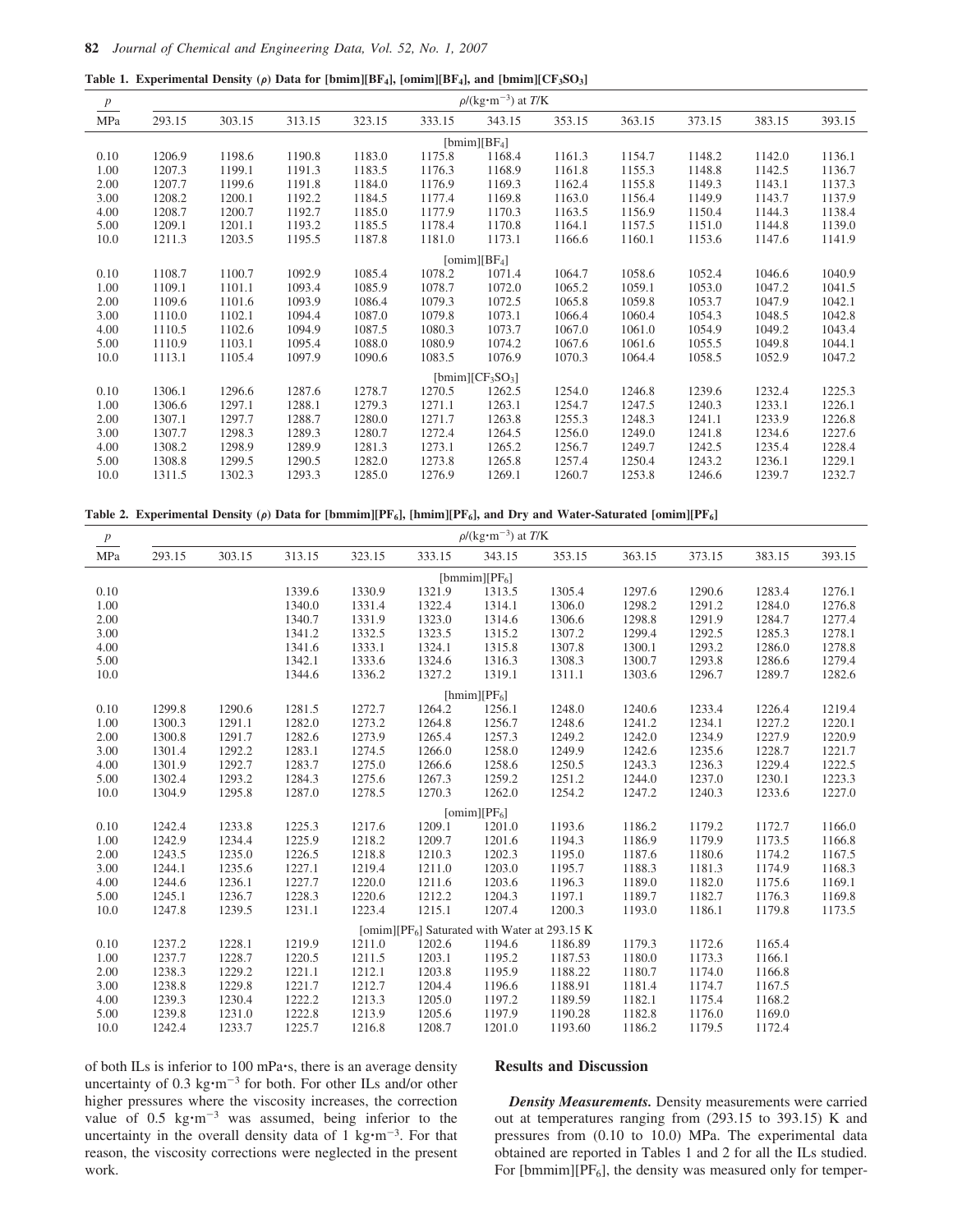

**Figure 1.** Relative deviations between the experimental density data of this work and those reported in the literature as a function of temperature. (a)  $[bmin][BF<sub>4</sub>]$  at 0.10 MPa:  $\blacktriangle$ , ref 4;  $\square$ , ref 6;  $\diamond$ , ref 22;  $\square$ , ref 23. [bmim][BF<sub>4</sub>] at 10.0 MPa:  $-$ , ref 22. (b) [bmim][CF<sub>3</sub>SO<sub>3</sub>] at 0.10 MPa:  $\blacktriangle$ , ref 4;  $\Box$ , ref 6. [omim][BF<sub>4</sub>] at 0.10 MPa:  $\ast$ , ref 24;  $\lnot$ , ref 25. [hmim]-[PF<sub>6</sub>] at 0.10 MPa:  $\triangle$ , ref 26;  $\heartsuit$ , ref 27. [omim][PF<sub>6</sub>] at 0.10 MPa:  $\blacksquare$ , ref 24;  $+$ , ref 25;  $\blacklozenge$ , ref 27.

atures higher than 313.15 K due to the high melting point of this compound ( $\approx$  303.15 K).

Density data for some of the studied ILs are already available in the open literature but almost only at atmospheric pressure, $4.6,22-27$  and the relative deviations between the experimental data obtained in this work and those reported by the other authors at 0.10 MPa and from this work and Azevedo et al.<sup>22</sup> at 10.0 MPa are presented in Figure 1. The figure shows that no systematic errors are present, where the maximum deviations found are in the order of 1.2 and 1.1 % for  $[{\rm omin}][BF_4]$  and  $[{\rm omnim}][PF_6]$ , respectively, and appearing at the lower temperatures in respect to Gu and Brennecke.<sup>24</sup> However, a better agreement can be observed at higher temperatures. In general, the deviations from our data and the literature range from  $(-0.6$ to 1.2) %, and they can be due essentially to the salts purity including water and halides content and also from the experimental technique adopted.

From the experimental densities for a given anion, it is observed that as the alkyl chain length in the imidazolium cation increases, the density of the corresponding IL decreases. The inclusion of a new third substitution in the imidazolium cation of  $[bmmim][PF_6]$  follows the same trend, presenting lower densities when compared to [bmim][PF<sub>6</sub>] reported by Azevedo et al.<sup>22</sup> and higher density values when compared to [hmim]-  $[PF_6]$  and  $[omin][PF_6]$ . The average change of  $(33.88 \pm 0.01)$  $\text{cm}^3 \cdot \text{mol}^{-1}$  by the addition of two  $-\text{CH}_2$  groups observed in the measured data is in good agreement with those reported by Azevedo et al.<sup>22,28</sup> and Esperança et al.<sup>29</sup> and are anion independent.

The molar volumes for a series of ILs with the same cation seem to increase with the effective anion size from  $[BF_4]$  <  $[PF_6]$  <  $[CF_3SO_3]$ . Due to differences in molecular weight, this effect is not directly translated in a similar dependence in the densities.

**Table 3. Effective Molar Volume of Anion**  $(V^*)$  **and Cation**  $(V^*)$ **and Estimated Molar Volumes (***V***m) at 298.15 K**

|                                    | $V_{a}^*$                |         | $V^*$        | estd $V_{\rm m}$ | exptl $V_{\rm m}$                                                                                                     | $\%$ of $V_m$<br>relative |
|------------------------------------|--------------------------|---------|--------------|------------------|-----------------------------------------------------------------------------------------------------------------------|---------------------------|
| anion                              | $cm3$ ·mol <sup>-1</sup> | cation  |              |                  | $\text{cm}^3 \cdot \text{mol}^{-1}$ $\text{cm}^3 \cdot \text{mol}^{-1}$ $\text{cm}^3 \cdot \text{mol}^{-1}$ deviation |                           |
| $[BF_4]$                           | 53.4                     | [bmim]  | 133.58       | 187.0            | 187.9                                                                                                                 | 0.5                       |
| $[BF_4]$                           | 53.4                     | [omim]  | 202.34       | 255.7            | 255.4                                                                                                                 | 0.1                       |
| [CF <sub>3</sub> SO <sub>3</sub> ] | $88.0^{a}$               | [bmim]  | 133.58       |                  | 221.5                                                                                                                 |                           |
| $[PF_6]$                           | 73.7                     | [bmmim] | $147.33^{a}$ |                  | 221.0                                                                                                                 |                           |
| $[PF_6]$                           | 73.7                     | [hmin]  | 167.96       | 241.7            | 241.1                                                                                                                 | 0.2                       |
| $[PF_6]$                           | 73.7                     | [omim]  | 202.34       | 276.0            | 274.8                                                                                                                 | 0.4                       |

*<sup>a</sup>* Estimated in this work.

For the most hydrophobic IL, [omim][ $PF_6$ ], an increase of the mass fraction water content of (11905  $\pm$  98)  $\times$  10<sup>-6</sup> causes an average density decrease of 0.53 % as compared to the dry IL. The water content does not affect the  $\lceil \text{omin} \rceil$  density across the pressure and temperature range investigated as much as other properties such as viscosity and surface tensions.<sup>11-12,30</sup>

Esperança et al.<sup>29</sup> have demonstrated the ability of a simple model for ILs molar volume prediction, where the molar volume  $(V<sub>m</sub>)$  of a given IL is considered as the sum of the effective molar volumes occupied by the cation  $(V^*)$  and the anion  $(V^*)$ :

$$
V_{\rm m} = V^*_{\rm c} + V^*_{\rm a} \tag{4}
$$

Using this approach, for a given ionic liquid knowing the effective size of the anion, it is possible to determine the molar volume of the cation and vice-versa. Moreover, it was verified that there is a proportional increment with the methyl groups and that is irrespective to the anion identity. Thus, it was possible to use the molar volumes presented by Esperança et al.<sup>29</sup> for the estimation of the volume of a new anion group ( $[CF_3SO_3]$ ) and a new cation group ([bmmim]). The effective molar volumes of these new groups are reported in Table 3 along with predictions to the molar volumes of the studied ILs. Deviations from experimental values are less than 0.5 %, showing the good predictive capability of this simple model.

*Thermodynamic Properties.* The experimental density values can be used to derive some thermodynamic properties, such as the isothermal compressibility  $(\kappa_T)$ , the isobaric thermal expansion coefficient  $(\alpha_p)$ , the thermal pressure coefficient  $(\gamma_p)$ , and the heat capacity pressure dependence  $(\Delta C_p)$ .

The fitting of the isobaric density data was performed using a Tait equation<sup>13</sup> as described by

$$
\rho = \rho^* - A \ln \left( \frac{(B + 0.1)/\text{MPa}}{(B + p)/\text{MPa}} \right) \tag{5}
$$

where  $\rho^*$  is the density at a given temperature and at a reference pressure of 0.1 MPa, and *A* and *B* are coefficients of the Tait equation<sup>13</sup> that are temperature- and IL-dependent. This equation is known to represent very well the density behavior of liquids over pressure at constant temperature. The correlation parameters for each isotherm and the maximum relative deviations from experimental data are reported in Tables 4 and 5. The experimental density isotherms for  $[bmin][CF_3SO_3]$  along with the fitting lines obtained with eq 5 are illustrated in Figure 2.

The Tait equation was found to adequately describe the dry ILs isothermal experimental densities with a maximum deviation of 0.02 %. Much larger deviations for the densities of the watersaturated [omim][ $PF_6$ ] were observed with maximum deviations from experimental data of 1.2 %. The Tait equation is an integrated form of an empirical equation representative of the isothermal compressibility behavior versus pressure. The effect of pressure in density is best described by the isothermal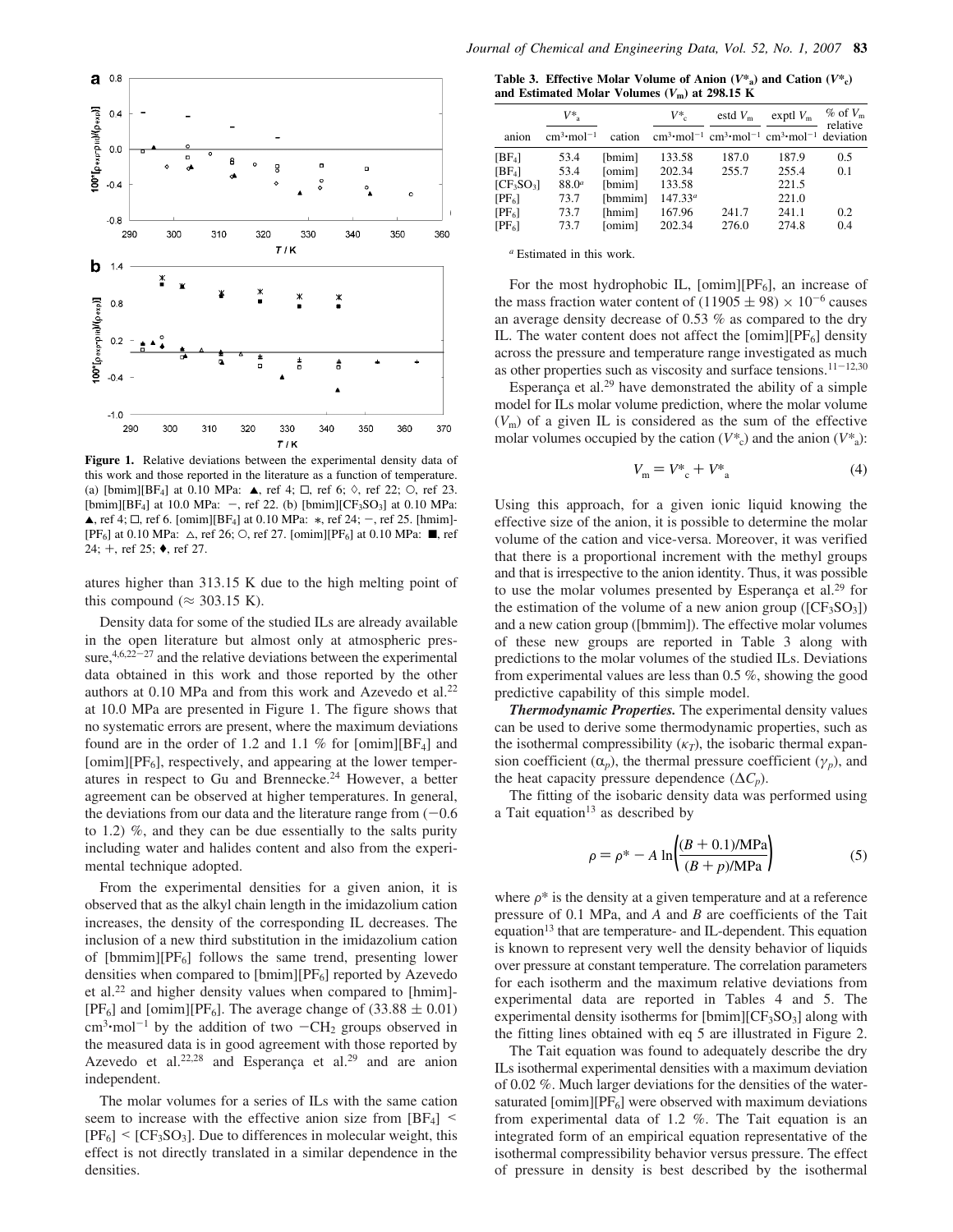**Table 4. Coefficients of the Tait Equation (eq 5) for the Density at Each Isotherm between (0.10 and 10.0) MPa for [bmim][BF4], [omim][BF4], and [bmim][CF3SO3]**

| A              | B                 | $\%$ max<br>relative | T      | A              | B                                       | $%$ max<br>relative |  |  |  |  |  |
|----------------|-------------------|----------------------|--------|----------------|-----------------------------------------|---------------------|--|--|--|--|--|
|                | MPa               | deviation            | K      |                | MPa                                     | deviation           |  |  |  |  |  |
|                |                   |                      |        |                |                                         |                     |  |  |  |  |  |
| 40.43          | 85.94             | 0.0017               | 353.15 | 26.76          | 47.34                                   | 0.0005              |  |  |  |  |  |
| 41.76          | 86.87             | 0.0008               | 363.15 | 39.25          | 67.75                                   | 0.0010              |  |  |  |  |  |
| 46.73          | 95.41             | 0.0033               | 373.15 | 41.27          | 70.43                                   | 0.0022              |  |  |  |  |  |
| 30.99          | 59.12             | 0.0014               | 383.15 | 45.49          | 74.77                                   | 0.0013              |  |  |  |  |  |
| 29.49          | 54.78             | 0.0008               | 393.15 | 47.88          | 77.59                                   | 0.0029              |  |  |  |  |  |
| 43.25          | 78.30             | 0.0008               |        |                |                                         |                     |  |  |  |  |  |
| $[omim][BF_4]$ |                   |                      |        |                |                                         |                     |  |  |  |  |  |
| 62.76          | 134.84            | 0.0006               | 353.15 | 64.37          | 108.05                                  | 0.0004              |  |  |  |  |  |
| 61.45          | 122.05            | 0.0008               | 363.15 | 66.05          | 106.66                                  | 0.0003              |  |  |  |  |  |
| 73.92          | 143.10            | 0.0021               | 373.15 | 60.64          | 94.35                                   | 0.0009              |  |  |  |  |  |
| 73.68          | 136.94            | 0.0006               | 383.15 | 65.37          | 97.91                                   | 0.0002              |  |  |  |  |  |
| 73.00          | 132.81            | 0.0008               | 393.15 | 74.61          | 110.71                                  | 0.0013              |  |  |  |  |  |
| 60.94          | 104.76            | 0.0004               |        |                |                                         |                     |  |  |  |  |  |
|                |                   |                      |        |                |                                         |                     |  |  |  |  |  |
| 60.33          | 105.54            | 0.0025               | 353.15 | 67.55          | 94.36                                   | 0.0044              |  |  |  |  |  |
| 63.82          | 104.53            | 0.0023               | 363.15 | 66.30          | 90.02                                   | 0.0018              |  |  |  |  |  |
| 58.61          | 96.48             | 0.0005               | 373.15 | 52.38          | 69.40                                   | 0.0018              |  |  |  |  |  |
| 38.87          | 56.30             | 0.0018               | 383.15 | 57.60          | 73.06                                   | 0.0028              |  |  |  |  |  |
| 52.67          | 75.63             | 0.0044               | 393.15 | 67.34          | 85.05                                   | 0.0024              |  |  |  |  |  |
| 40.82          | 56.53             | 0.0030               |        |                |                                         |                     |  |  |  |  |  |
|                | $kg \cdot m^{-3}$ |                      |        | $[bmin][BF_4]$ | $kg \cdot m^{-3}$<br>$[bmim][CF_3SO_3]$ |                     |  |  |  |  |  |

**Table 5. Coefficients of the Tait Equation (eq 5) for the Density at Each Isotherm between (0.10 and 10.0) MPa for [bmmim]PF6], [hmim]PF6], and Dry and Water-Saturated [omim][PF6]**

| T                        | $\boldsymbol{A}$  | B      | $\%$ max<br>relative                                      | T                        | $\boldsymbol{A}$  | $\boldsymbol{B}$ | $\%$ max<br>relative |  |  |  |  |
|--------------------------|-------------------|--------|-----------------------------------------------------------|--------------------------|-------------------|------------------|----------------------|--|--|--|--|
| K                        | $kg \cdot m^{-3}$ | MPa    | deviation                                                 | K                        | $kg \cdot m^{-3}$ | MPa              | deviation            |  |  |  |  |
|                          |                   |        |                                                           | [bmmim][ $PF_6$ ]        |                   |                  |                      |  |  |  |  |
| 313.15                   | 41.35             | 76.13  | 0.0055                                                    | 363.15                   | 53.88             | 84.57            | 0.0021               |  |  |  |  |
| 323.15                   | 54.06             | 94.39  | 0.0028                                                    | 373.15                   | 43.12             | 65.05            | 0.0159               |  |  |  |  |
| 333.15                   | 38.30             | 66.62  | 0.0016                                                    | 383.15                   | 38.14             | 55.15            | 0.0005               |  |  |  |  |
| 343.15                   | 48.67             | 81.81  | 0.0034                                                    | 393.15                   | 48.77             | 69.81            | 0.0009               |  |  |  |  |
| 353.15                   | 43.99             | 71.07  | 0.0020                                                    |                          |                   |                  |                      |  |  |  |  |
| [hmin][PF <sub>6</sub> ] |                   |        |                                                           |                          |                   |                  |                      |  |  |  |  |
| 293.15                   | 61.71             | 115.45 | 0.0027                                                    | 353.15                   | 53.84             | 80.61            | 0.0020               |  |  |  |  |
| 303.15                   | 38.93             | 69.68  | 0.0009                                                    | 363.15                   | 49.41             | 68.78            | 0.0033               |  |  |  |  |
| 313.15                   | 54.42             | 93.33  | 0.0006                                                    | 373.15                   | 35.19             | 45.90            | 0.0016               |  |  |  |  |
| 323.15                   | 57.67             | 92.33  | 0.0036                                                    | 383.15                   | 36.97             | 46.15            | 0.0037               |  |  |  |  |
| 333.15                   | 61.73             | 95.62  | 0.0009                                                    | 393.15                   | 62.23             | 75.92            | 0.0005               |  |  |  |  |
| 343.15                   | 30.44             | 46.48  | 0.0011                                                    |                          |                   |                  |                      |  |  |  |  |
|                          |                   |        |                                                           | [omim][PF <sub>6</sub> ] |                   |                  |                      |  |  |  |  |
| 293.15                   | 53.59             | 93.49  | 0.0046                                                    | 353.15                   | 44.55             | 61.18            | 0.0066               |  |  |  |  |
| 303.15                   | 50.76             | 84.49  | 0.0035                                                    | 363.15                   | 48.90             | 66.86            | 0.0053               |  |  |  |  |
| 313.15                   | 47.99             | 75.99  | 0.0040                                                    | 373.15                   | 46.99             | 62.62            | 0.0007               |  |  |  |  |
| 323.15                   | 37.16             | 58.61  | 0.0006                                                    | 383.15                   | 50.11             | 65.21            | 0.0072               |  |  |  |  |
| 333.15                   | 35.39             | 53.86  | 0.0040                                                    | 393.15                   | 46.78             | 56.81            | 0.0046               |  |  |  |  |
| 343.15                   | 39.21             | 56.40  | 0.0022                                                    |                          |                   |                  |                      |  |  |  |  |
|                          |                   |        | [omim][PF <sub>6</sub> ] Saturated with Water at 293.15 K |                          |                   |                  |                      |  |  |  |  |
| 293.15                   | 37.25             | 66.27  | 0.8339                                                    | 343.15                   | 54.40             | 79.71            | 1.0604               |  |  |  |  |
| 303.15                   | 50.52             | 84.43  | 0.9071                                                    | 353.15                   | 94.06             | 133.91           | 1.1236               |  |  |  |  |
| 313.15                   | 78.49             | 129.15 | 0.9456                                                    | 363.15                   | 72.95             | 100.44           | 1.1556               |  |  |  |  |
| 323.15                   | 56.51             | 91.66  | 0.9519                                                    | 373.15                   | 71.92             | 98.34            | 1.1720               |  |  |  |  |
| 333.15                   | 73.60             | 114.85 | 1.0064                                                    | 383.15                   | 75.67             | 102.15           | 1.1933               |  |  |  |  |

compressibility  $(\kappa_T)$  that is calculated using the isothermal pressure derivative of density according to the following:

$$
\kappa_T = \left(\frac{\partial \ln \rho}{\partial p}\right)_T = -\left(\frac{\partial \ln V}{\partial p}\right)_T \tag{6}
$$

where  $\rho$  is the density and  $p$  is the pressure at constant temperature, *T*. The isothermal compressibilities can be thus easily calculated using the fitting of eq 5 to the density data. For illustration purposes the isothermal compressibilities of  $[\text{hmin}][PF_6]$  are shown in Figure 3. The standard deviations



**Figure 2.** Isotherms of the experimental density of  $[bmin][CF_3SO_3]$ :  $\blacklozenge$ , 293.15 K;  $\triangle$ , 303.15 K;  $\times$ , 313.15 K;  $\blacksquare$ , 323.15 K;  $\star$ , 333.15 K; -, 343.15 K; +, 353.15 K;  $\Box$ , 363.15 K;  $\diamond$ , 373.15 K;  $\odot$ , 383.15 K;  $\triangle$ , 393.15 K. The lines correspond to the fit of the data by eq 5.

presented were calculated with the law of propagation of errors from the standard deviations of each constant of eq 5. Although the associated uncertainty is quite large, as shown by the error bars in Figure 3, it seems that the ILs become more compressible with increasing temperatures. On the other hand, it would seem that the ILs become less compressible with increasing pressure, but if the large standard deviations associated with these values are considered, the isothermal compressibilities should be considered constant in the pressure range studied. For [hmim]- [PF<sub>6</sub>] the isothermal compressibilities range from  $(0.41 \pm 0.14)$  $GPa^{-1}$  at 293.15 K to (0.66  $\pm$  0.02)  $GPa^{-1}$  at 393.15 K and at a constant pressure of 1.0 MPa. The ILs isothermal compressibilities are similar to those of water and high-temperature molten salts and are less compressible than organic solvents due to the strong Coulombic interactions between the ions.<sup>15,24</sup>

For [bmim][BF4] in the range (303.15 to 323.15) K and (0.1 to 10.0) MPa, we have an average deviation of isothermal compressibilities of  $-3$  % from Azevedo et al.<sup>22</sup> For [omim]- $[BF_4]$  and  $[omim][PF_6]$  at 0.10 MPa and 323.15 K, we found a deviation of  $-21\%$  and 5 %, respectively, from the data reported by Gu and Brennecke.<sup>24</sup> It should be noted that there is a strong dependence of the derivation method from the fitting to the experimental data. To determine accurate derivative properties, a large number of experimental density points should be collected.

Unfortunately, there is no expression analogous to the Tait equation to adequately describe the volume variations versus temperature at constant pressure. For those situations where the statistical scatter of the raw data is large as compared to an unambiguous determination of the curvature, the use of  $ln(\rho)$  $f(T)$  is recommended because it avoids the mathematical violation that can arise from the assumption of considering the density as a linear function of temperature, and the isobaric expansivity is described by

$$
\alpha_p = -\left(\frac{\partial \ln \rho}{\partial T}\right)_p = \left(\frac{\partial \ln V}{\partial T}\right)_p \tag{7}
$$

where  $\rho$  is the density and *T* is the temperature at constant pressure, *p*. If this function is linear, then  $ln(V) = f(T)$  is also linear, and  $\alpha_p$  is constant since it is temperature-independent. To investigate the  $\alpha_p$  dependence with temperature relative to other compounds reported in literature,22,24,28,29 a second-order polynomial function for the temperature dependence of the  $ln(\rho)$ was chosen:

$$
\ln\left(\frac{\rho}{\rho_0}\right) = C + D(T) + E(T)^2 \tag{8}
$$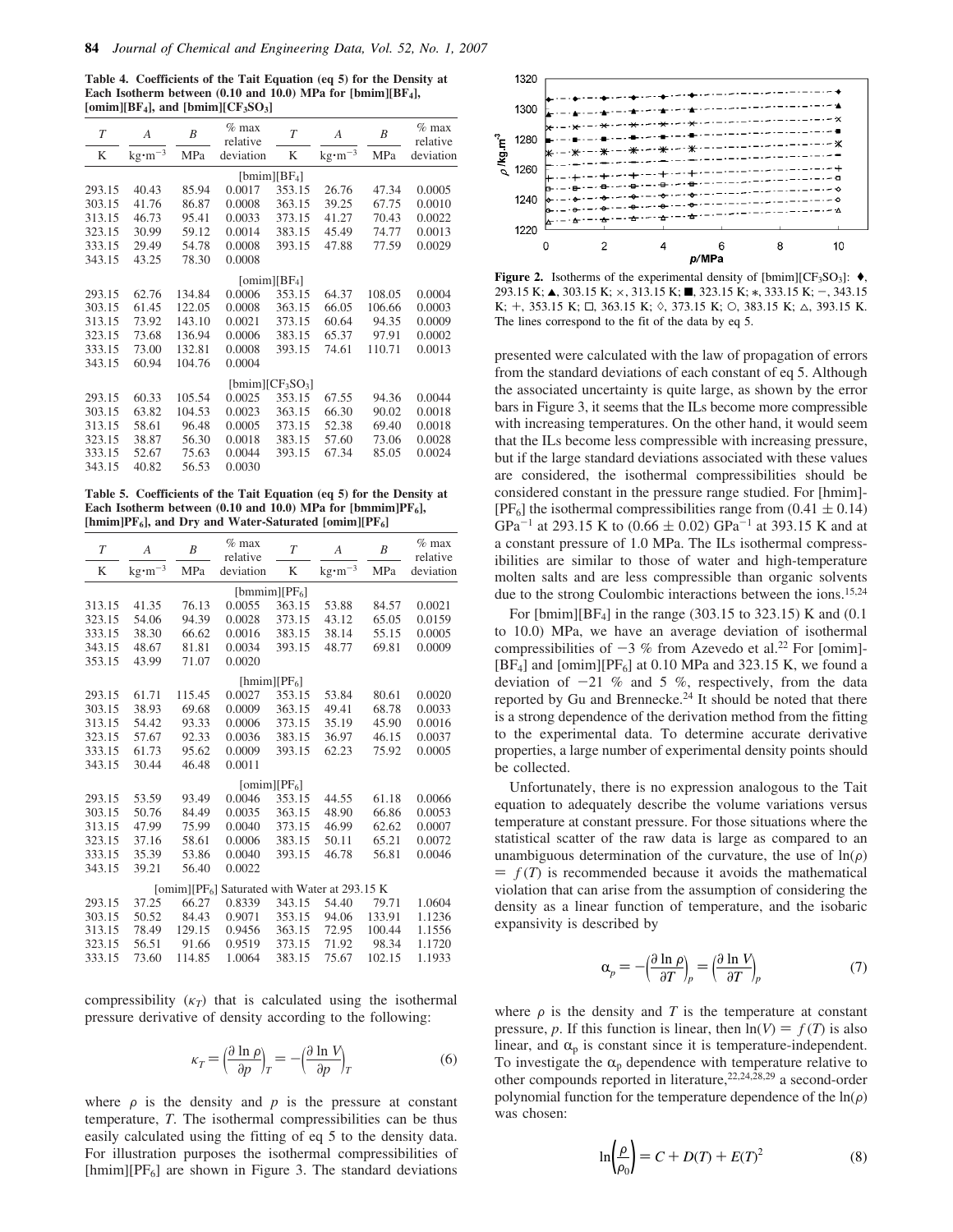

**Figure 3.** Isotherms for the isothermal compressibility of [hmim][PF6]:  $\bullet$ , 293.15 K;  $\bullet$ , 303.15 K;  $\times$ , 313.15 K;  $\blacksquare$ , 323.15 K;  $\star$ , 333.15 K;  $-$ , 343.15 K;  $+$ , 353.15 K;  $\Box$ , 363.15 K;  $\diamond$ , 373.15 K;  $\odot$ , 383.15 K;  $\triangle$ , 393.15 K.

**Table 6. Parameters of the Isobaric Second-Order Polynomial Fitting (eq 8) for [bmim][BF4], [omim][BF4], and [bmim][CF3SO3]**

| p/MPa                    | $C \pm \sigma^a$  | $10^3 (D \pm \sigma^a) / K^{-1}$ | $10^7 (E \pm \sigma^a) / K^{-2}$ |  |  |  |  |  |  |  |
|--------------------------|-------------------|----------------------------------|----------------------------------|--|--|--|--|--|--|--|
| $[bmin][BF_4]$           |                   |                                  |                                  |  |  |  |  |  |  |  |
| 0.10                     | $7.373 \pm 0.004$ | $-1.20 \pm 0.03$                 | $8.6 \pm 0.4$                    |  |  |  |  |  |  |  |
| 1.00                     | $7.373 \pm 0.004$ | $-1.20 \pm 0.03$                 | $8.6 \pm 0.4$                    |  |  |  |  |  |  |  |
| 2.00                     | $7.372 \pm 0.005$ | $-1.19 \pm 0.03$                 | $8.6 \pm 0.4$                    |  |  |  |  |  |  |  |
| 3.00                     | $7.372 \pm 0.004$ | $-1.19 \pm 0.03$                 | $8.6 \pm 0.4$                    |  |  |  |  |  |  |  |
| 4.00                     | $7.372 \pm 0.004$ | $-1.19 \pm 0.03$                 | $8.6 \pm 0.4$                    |  |  |  |  |  |  |  |
| 5.00                     | $7.373 \pm 0.004$ | $-1.19 \pm 0.03$                 | $8.6 \pm 0.4$                    |  |  |  |  |  |  |  |
| 10.0                     | $7.374 \pm 0.004$ | $-1.19 \pm 0.03$                 | $8.8 \pm 0.4$                    |  |  |  |  |  |  |  |
| [omin][BF <sub>4</sub> ] |                   |                                  |                                  |  |  |  |  |  |  |  |
| 0.10                     | $7.319 \pm 0.003$ | $-1.36 \pm 0.02$                 | $10.7 \pm 0.3$                   |  |  |  |  |  |  |  |
| 1.00                     | $7.318 \pm 0.003$ | $-1.36 \pm 0.02$                 | $10.7 \pm 0.3$                   |  |  |  |  |  |  |  |
| 2.00                     | $7.318 \pm 0.004$ | $-1.36 \pm 0.02$                 | $10.7 \pm 0.3$                   |  |  |  |  |  |  |  |
| 3.00                     | $7.318 \pm 0.004$ | $-1.36 \pm 0.02$                 | $10.7 \pm 0.3$                   |  |  |  |  |  |  |  |
| 4.00                     | $7.318 \pm 0.004$ | $-1.35 \pm 0.02$                 | $10.7 \pm 0.3$                   |  |  |  |  |  |  |  |
| 5.00                     | $7.317 \pm 0.004$ | $-1.35 \pm 0.02$                 | $10.6 \pm 0.3$                   |  |  |  |  |  |  |  |
| 10.0                     | $7.316 \pm 0.004$ | $-1.34 \pm 0.02$                 | $10.6 \pm 0.4$                   |  |  |  |  |  |  |  |
|                          |                   | $[bmim][CF_3SO_3]$               |                                  |  |  |  |  |  |  |  |
| 0.10                     | $7.464 \pm 0.007$ | $-1.25 \pm 0.04$                 | $8.9 \pm 0.6$                    |  |  |  |  |  |  |  |
| 1.00                     | $7.464 \pm 0.006$ | $-1.25 \pm 0.04$                 | $9.0 \pm 0.6$                    |  |  |  |  |  |  |  |
| 2.00                     | $7.463 \pm 0.007$ | $-1.24 \pm 0.04$                 | $8.8 \pm 0.6$                    |  |  |  |  |  |  |  |
| 3.00                     | $7.461 \pm 0.007$ | $-1.23 \pm 0.04$                 | $8.7 \pm 0.6$                    |  |  |  |  |  |  |  |
| 4.00                     | $7.461 \pm 0.007$ | $-1.22 \pm 0.04$                 | $8.7 \pm 0.6$                    |  |  |  |  |  |  |  |
| 5.00                     | $7.460 \pm 0.006$ | $-1.22 \pm 0.04$                 | $8.7 \pm 0.6$                    |  |  |  |  |  |  |  |
| 10.0                     | $7.458 \pm 0.007$ | $-1.20 \pm 0.04$                 | $8.5 + 0.6$                      |  |  |  |  |  |  |  |

*<sup>a</sup>* Standard deviation.

where  $\rho$  is the experimental density at each pressure and temperature;  $\rho_0$  is assumed to be 1.0 kg·m<sup>-3</sup>; *T* is the temperature; and *C*, *D*, and *E* are constant parameters determined from the experimental data using a second-order polynomial equation at constant pressure, *p.* The fitting coefficients of the second-order polynomial equation for each IL at constant pressure are presented in Tables 6 and 7.

Using eqs 7 and 8, the following equation is obtained:

$$
\alpha_{\mathbf{p}} = -(D + 2E(T))\tag{9}
$$

At first approach,  $\alpha_p$  seems to decrease with temperature as shown in Figure 4 for [omim][BF4]. However, if the standard deviations determined with the law of propagation of errors from the standard deviation coupled to each parameter adjustment on this property are considered, they are shown to be very large, and no statistically significant temperature dependence can be assigned to this property for most of the ILs studied, even in the large temperature range used in this work. It can nevertheless be shown that the ILs studied do not notably expand with temperature.

However, there are some ILs that present more significative decreases in  $\alpha_p$  with temperature, if obtained from eq 9, but in

**Table 7. Parameters of the Isobaric Second-Order Polynomial Fitting (eq 8) for [bmmim][PF6], [hmim][PF6], and Dry and Water-Saturated [omim][PF6]**

| p/MPa                    | $C \pm \sigma^a$  | $10^3 (D \pm \sigma^a) / K^{-1}$                  | $10^7 (E \pm \sigma^a) / K^{-2}$ |  |  |  |  |  |  |  |
|--------------------------|-------------------|---------------------------------------------------|----------------------------------|--|--|--|--|--|--|--|
|                          |                   | [bmmim][PF <sub>6</sub> ]                         |                                  |  |  |  |  |  |  |  |
| 0.10                     | $7.51 \pm 0.01$   | $-1.30 \pm 0.07$                                  | $9.9 \pm 0.9$                    |  |  |  |  |  |  |  |
| 1.00                     | $7.51 \pm 0.01$   | $-1.29 \pm 0.07$                                  | $9.7 \pm 0.9$                    |  |  |  |  |  |  |  |
| 2.00                     | $7.51 \pm 0.01$   | $-1.31 \pm 0.07$                                  | $10.1 \pm 0.9$                   |  |  |  |  |  |  |  |
| 3.00                     | $7.51 \pm 0.01$   | $-1.31 \pm 0.07$                                  | $10.0 \pm 0.9$                   |  |  |  |  |  |  |  |
| 4.00                     | $7.51 \pm 0.01$   | $-1.30 \pm 0.07$                                  | $10.0 \pm 0.9$                   |  |  |  |  |  |  |  |
| 5.00                     | $7.51 \pm 0.01$   | $-1.30 \pm 0.07$                                  | $10.0 \pm 0.9$                   |  |  |  |  |  |  |  |
| 10.0                     | $7.51 \pm 0.01$   | $-1.30 \pm 0.08$                                  | $10.0 \pm 0.9$                   |  |  |  |  |  |  |  |
| [hmin][PF <sub>6</sub> ] |                   |                                                   |                                  |  |  |  |  |  |  |  |
| 0.10                     | $7.467 \pm 0.004$ | $-1.29 \pm 0.02$                                  | $9.5 \pm 0.3$                    |  |  |  |  |  |  |  |
| 1.00                     | $7.468 \pm 0.004$ | $-1.30 \pm 0.02$                                  | $9.6 \pm 0.4$                    |  |  |  |  |  |  |  |
| 2.00                     | $7.468 \pm 0.004$ | $-1.30 \pm 0.03$                                  | $9.7 \pm 0.4$                    |  |  |  |  |  |  |  |
| 3.00                     | $7.469 \pm 0.004$ | $-1.30 \pm 0.03$                                  | $9.8 \pm 0.4$                    |  |  |  |  |  |  |  |
| 4.00                     | $7.469 \pm 0.004$ | $-1.30 \pm 0.03$                                  | $9.8 \pm 0.4$                    |  |  |  |  |  |  |  |
| 5.00                     | $7.470 \pm 0.005$ | $-1.31 \pm 0.03$                                  | $9.9 \pm 0.4$                    |  |  |  |  |  |  |  |
| 10.0                     | $7.474 \pm 0.005$ | $-1.33 \pm 0.03$                                  | $10.3 \pm 0.5$                   |  |  |  |  |  |  |  |
|                          |                   | $[omin][PF_6]$                                    |                                  |  |  |  |  |  |  |  |
| 0.10                     | $7.403 \pm 0.009$ | $-1.18 \pm 0.05$                                  | $7.9 \pm 0.7$                    |  |  |  |  |  |  |  |
| 1.00                     | $7.405 \pm 0.009$ | $-1.19 \pm 0.05$                                  | $8.1 \pm 0.7$                    |  |  |  |  |  |  |  |
| 2.00                     | $7.404 \pm 0.008$ | $-1.18 \pm 0.05$                                  | $8.0 \pm 0.7$                    |  |  |  |  |  |  |  |
| 3.00                     | $7.405 \pm 0.008$ | $-1.19 \pm 0.05$                                  | $8.1 \pm 0.7$                    |  |  |  |  |  |  |  |
| 4.00                     | $7.404 \pm 0.008$ | $-1.18 \pm 0.05$                                  | $8.1 \pm 0.7$                    |  |  |  |  |  |  |  |
| 5.00                     | $7.404 \pm 0.008$ | $-1.18 \pm 0.05$                                  | $8.1 \pm 0.7$                    |  |  |  |  |  |  |  |
| 10.0                     | $7.408 \pm 0.008$ | $-1.20 \pm 0.04$                                  | $8.5 \pm 0.6$                    |  |  |  |  |  |  |  |
|                          |                   | [omim][ $PF_6$ ] Saturated with Water at 293.15 K |                                  |  |  |  |  |  |  |  |
| 0.10                     | $7.417 \pm 0.009$ | $-1.27 \pm 0.04$                                  | $9.0 \pm 0.6$                    |  |  |  |  |  |  |  |
| 1.00                     | $7.416 \pm 0.009$ | $-1.27 \pm 0.04$                                  | $9.0 \pm 0.6$                    |  |  |  |  |  |  |  |
| 2.00                     | $7.416 \pm 0.008$ | $-1.27 \pm 0.04$                                  | $8.9 \pm 0.5$                    |  |  |  |  |  |  |  |
| 3.00                     | $7.415 \pm 0.008$ | $-1.26 \pm 0.04$                                  | $8.9 \pm 0.6$                    |  |  |  |  |  |  |  |
| 4.00                     | $7.414 \pm 0.008$ | $-1.25 \pm 0.04$                                  | $8.8 \pm 0.5$                    |  |  |  |  |  |  |  |
| 5.00                     | $7.413 \pm 0.008$ | $-1.25 \pm 0.04$                                  | $8.8 \pm 0.5$                    |  |  |  |  |  |  |  |
| 10.0                     | $7.409 \pm 0.008$ | $-1.22 \pm 0.03$                                  | $8.5 \pm 0.6$                    |  |  |  |  |  |  |  |
|                          |                   |                                                   |                                  |  |  |  |  |  |  |  |

*<sup>a</sup>* Standard deviation.

fact, ILs seem to not expand markedly with temperature. The present  $\alpha_p$  values are lower than most organic liquids and similar to those of water at temperatures where the working fluids are in the liquid state.<sup>15</sup> From eq 9, for [omim][BF<sub>4</sub>] the thermal expansion coefficients range from  $(0.72 \pm 0.04) \times 10^{-3}$  K<sup>-1</sup> at 303.15 K to  $(0.54 \pm 0.04) \times 10^{-3}$  K<sup>-1</sup> at 383.15 K and at a constant pressure of 0.1 MPa.

Several authors have determined the thermal expansion coefficient for ILs in common, $22,24$  and an average deviation of 12 % was found with the data for [bmim][BF4] at several pressures and at 303.15 K presented by Azevedo et al.,<sup>22</sup> of 6 % from the [omim][BF<sub>4</sub>], and of 12 % from the [omim][PF<sub>6</sub>] data at 0.10 MPa and several temperatures reported by Gu and Brennecke.<sup>24</sup>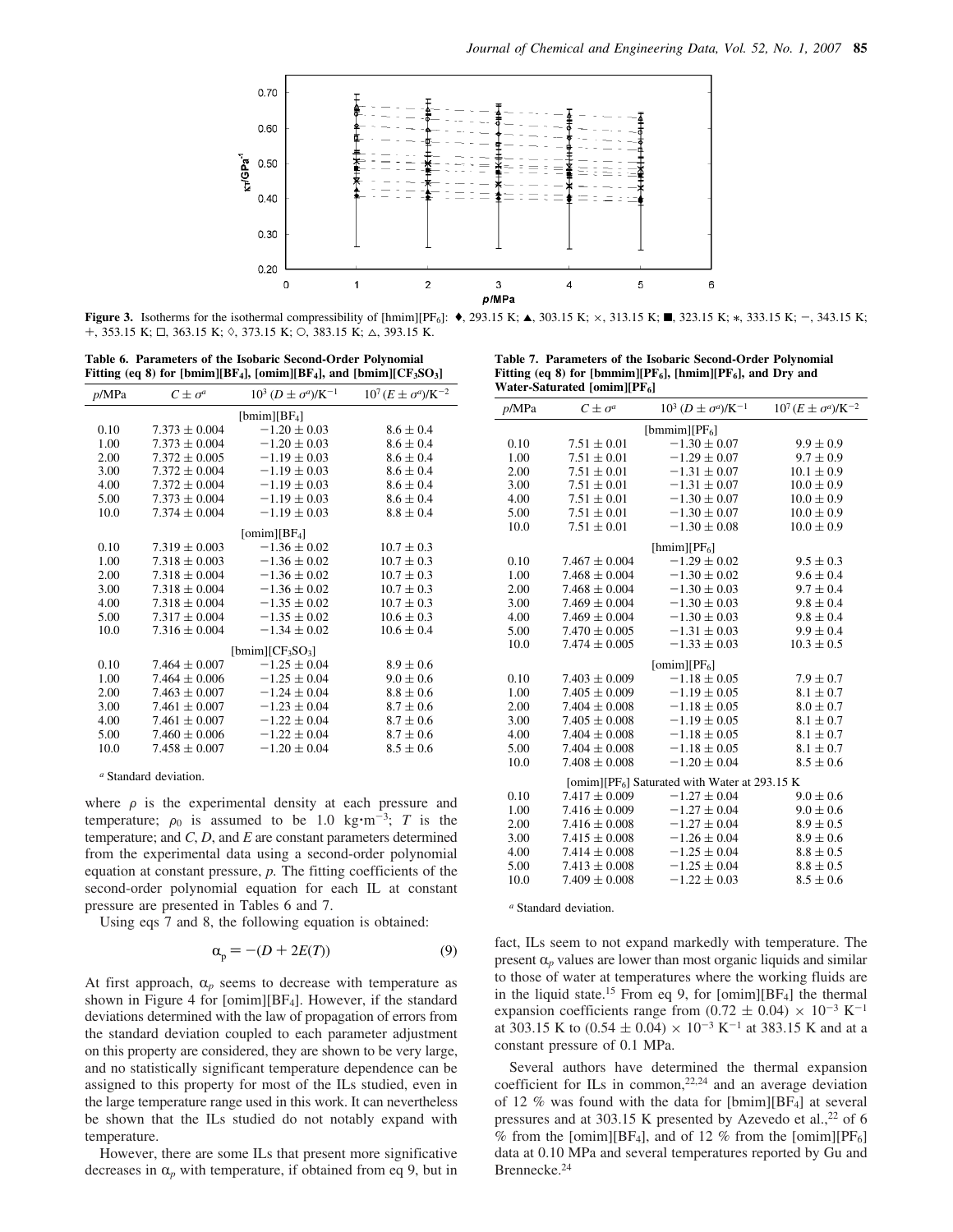

**Figure 4.** Isotherms for the isobaric expansivity of  $\text{[omim][BF4]}$ : **A**, 303.15 K;  $\times$ , 313.15 K; **B**, 323.15 K;  $*$ , 333.15 K;  $*$ , 343.15 K; +, 353.15 K;  $\Box$ , 363.15 K;  $\diamond$ , 373.15 K;  $\circ$ , 383.15 K.



**Figure 5.** Isotherms for the thermal pressure coefficient of [omim][PF<sub>6</sub>]: **△**, 303.15 K; ×, 313.15 K; ■, 323.15 K; \*, 333.15 K; −, 343.15 K; +, 353.15  $K; \Box$ , 363.15 K;  $\diamond$ , 373.15 K;  $\odot$ , 383.15 K.

The thermal pressure coefficient  $\gamma_V$  may be calculated for all the ILs studied according to

$$
\gamma_{\rm V} = \frac{\alpha_p}{\kappa_T} \tag{10}
$$

The thermal pressure coefficients as function of pressure obtained for  $[omim][PF_6]$  as well as the associated uncertainties are depicted in Figure 5. The  $\gamma_V$  decreases with temperature and increases slightly with pressure for all the ILs studied, if the standard deviations are not taken into account. However, if this is done, it can be seen that the  $\gamma_V$  is almost constant in the temperature and pressure range studied. The standard deviations were determined with the law of propagation of errors from the standard deviations of  $\alpha_p$  and  $\kappa_T$ .

A comparison for the isothermal compressibilities and isobaric thermal expansivities as a function of temperature at a constant pressure of 5.0 MPa for the ILs studied is presented in Figure 6. The standard deviations were not included in these derived properties in order to facilitate the identification of the ILs; however it should be noted that as mentioned before they are as large as shown in Figures 3 and 4. Some conclusions can nevertheless be drawn. From Figure 6a, there is an indication that the ILs with higher molar volumes are generally more compressible since  $\kappa_T$  increases with the alkyl chain length of the cation and with the effective anion size. On the other hand, Figure 6b shows that the thermal pressure coefficient decreases with the alkyl chain length of the cation and with the effective anion size. For both cases, it can also be seen that there is an increase in the derived properties with the presence of water in the IL.

The isothermal variation of heat capacity with pressure can be calculated with

$$
\left(\frac{\partial C_p}{\partial p}\right)_T = -T \left(\frac{\partial^2 V_m}{\partial T^2}\right)_p \tag{11}
$$

which in combination with eq 7 gives

$$
\left(\frac{\partial C_p}{\partial p}\right)_T = -T \frac{M}{\rho} \left[ \left(\frac{\partial \alpha_p}{\partial T}\right)_p + (\alpha_p)^2 \right] \tag{12}
$$

where  $C_p$  is the isobaric heat capacity,  $p$  is the pressure,  $T$  is the temperature, *M* is the relative molecular mass, and  $\alpha_p$  is the thermal expansion coefficient determined by eq 9. The integration of eq 12 gives

$$
C_p(T, p) - C_p(T, p^*) =
$$
  
-T  $\int_{p^*}^p {\left\{ \frac{M}{\rho} \left[ \left( \frac{\partial \alpha_p}{\partial T} \right)_p + (\alpha_p)^2 \right] \right\} dp}$  (13)

where  $p^*$  is the reference pressure ( $p^* = 0.1$  MPa).

The differences between the isobaric heat capacities at a reference pressure and at a given pressure *p* are approximately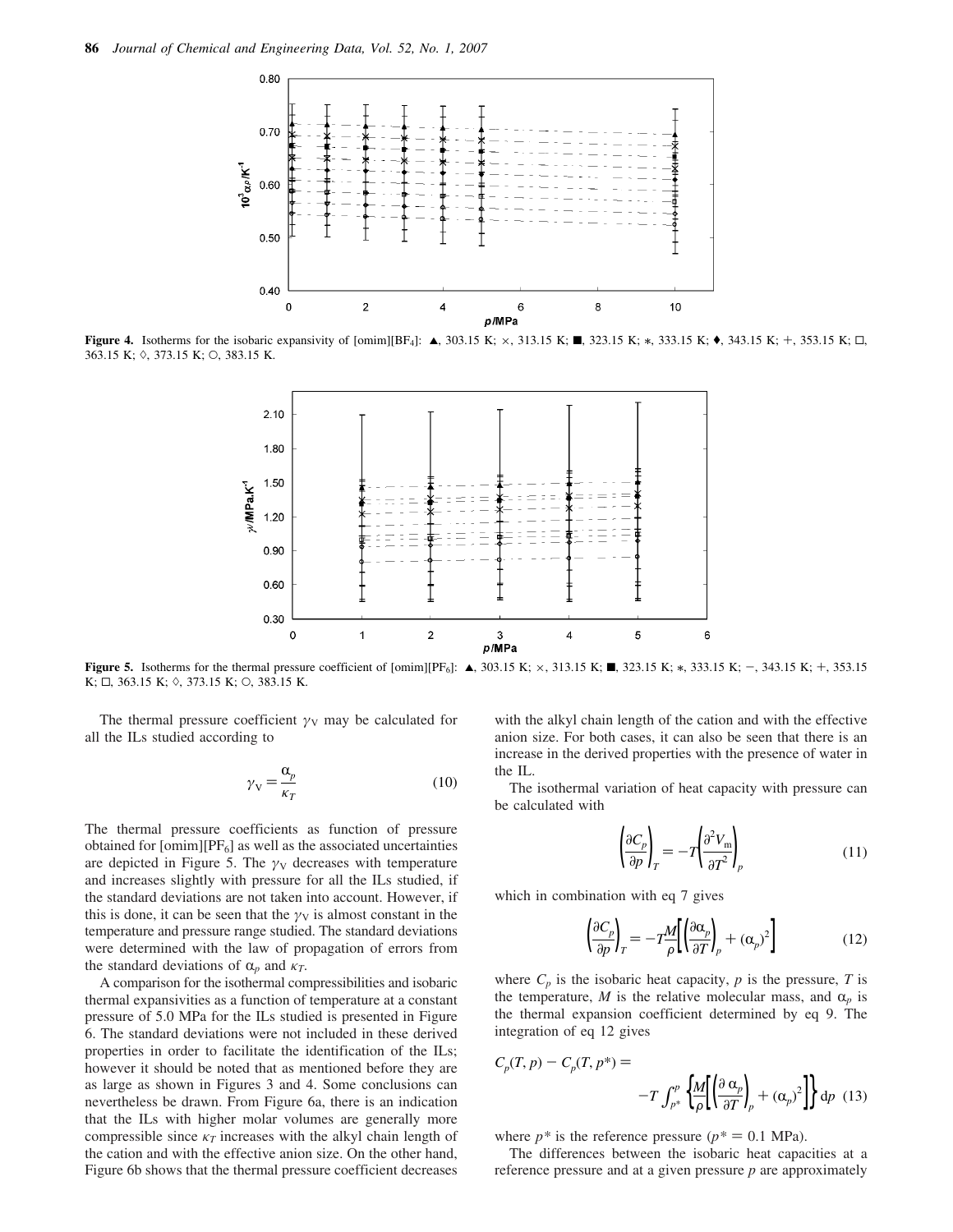Table 8. Values of  $C_p$  Variations (eq 13) between (0.10 and 10.0) MPa for [bmim][BF4], [omim][BF4], [bmim][CF<sub>3</sub>SO<sub>3</sub>], [bmmim][PF<sub>6</sub>], **[hmim][PF6], and [omim][PF6]**

| $\Delta C_p/(J \cdot \text{mol}^{-1} \cdot \text{K}^{-1})$ at T/K |        |        |        |        |                            |        |        |        |        |        |  |
|-------------------------------------------------------------------|--------|--------|--------|--------|----------------------------|--------|--------|--------|--------|--------|--|
| 293.15                                                            | 303.15 | 313.15 | 323.15 | 333.15 | 343.15                     | 353.15 | 363.15 | 373.15 | 383.15 | 393.15 |  |
| $[bmin][BF_4]$                                                    |        |        |        |        |                            |        |        |        |        |        |  |
| 0.702                                                             | 0.744  | 0.787  | 0.831  | 0.876  | 0.921                      | 0.968  | 1.014  | 1.062  | 1.110  | 1.159  |  |
|                                                                   |        |        |        |        | $[omim][BF_4]$             |        |        |        |        |        |  |
| 1.189                                                             | 1.261  | 1.335  | 1.410  | 1.487  | 1.564                      | 1.643  | 1.722  | 1.803  | 1.884  | 1.967  |  |
|                                                                   |        |        |        |        | $[bmim][CF_3SO_3]$         |        |        |        |        |        |  |
| 0.770                                                             | 0.818  | 0.867  | 0.916  | 0.967  | 1.018                      | 1.072  | 1.125  | 1.179  | 1.234  | 1.290  |  |
|                                                                   |        | 1.083  | 1.144  | 1.207  | [bmmim][ $PF_6$ ]<br>1.270 | 1.334  | 1.399  | 1.465  | 1.531  | 1.599  |  |
|                                                                   |        |        |        |        | [hmin][PF <sub>6</sub> ]   |        |        |        |        |        |  |
| 1.076                                                             | 1.142  | 1.209  | 1.277  | 1.347  | 1.418                      | 1.491  | 1.563  | 1.637  | 1.712  | 1.787  |  |
|                                                                   |        |        |        |        | [omin][PF <sub>6</sub> ]   |        |        |        |        |        |  |
| 0.954                                                             | 1.013  | 1.073  | 1.135  | 1.198  | 1.262                      | 1.327  | 1.393  | 1.461  | 1.529  | 1.598  |  |
|                                                                   |        |        |        |        |                            |        |        |        |        |        |  |

linear. Results are presented in Table 8 for the highest pressure studied. Due to the larger values of the experimental  $C_p$  data,<sup>4,31</sup> the  $\Delta C_p$  of ILs are negligible except for very high pressures far outside the pressure range studied.



**Figure 6.** (a) Isothermal compressibility at 5.0 MPa as a function of temperature. (b) Thermal expansion coefficient at 5.0 MPa as a function of temperature:  $\Diamond$ , [bmim][BF<sub>4</sub>];  $\Diamond$ , [omim][BF<sub>4</sub>]; \*, [bmim][CF<sub>3</sub>SO<sub>3</sub>]; +, [bmmim][PF<sub>6</sub>];  $\triangle$ , [hmim][PF<sub>6</sub>];  $\Box$ , [omim][PF<sub>6</sub>] dried;  $-$ , [omim][PF<sub>6</sub>] saturated with water at 293.15 K.

#### **Conclusions**

Experimental density data for six pure ILs in the temperature range (293.15 to 393.15) K and pressure range (0.10 to 10.0) MPa are presented, and the water content influence in the density of the most hydrophobic IL was also assessed. Density results show that it can be tailored by structural variations in the cation and anion. From the experimental data, a proportional molar volume increase with the  $-CH_2$  addition to the alkyl chain length of the 1-C*n*-3-methylimidazolium-based ILs was observed, and a molar volume increase with the effective anion size was also observed. A simple ideal-volume model previously proposed<sup>29</sup> was employed for the prediction of the imidazolium molar volumes at ambient conditions and proved to agree well with the experimental results. Water content, anion identity, and alkyl chain length can be a significant factor when considering the applications of a particular IL.

The liquid densities were correlated with the Tait equation<sup>13</sup> that has been shown to describe extremely well all the pure dried ILs studied with deviations from experimental data smaller than 0.02 %. However, larger deviations were found for the correlation of the water-saturated IL isothermal densities with the Tait equation, presenting a maximum deviation from the experimental data of 1.2 %. The experimental results were also used to derive some thermodynamic properties such as the isothermal compressibility, the isobaric expansivity, the thermal pressure coefficient, and the pressure difference in heat capacities of the studied ILs that are difficult to obtain by direct measurements at extreme conditions of pressure and temperature.

## **Literature Cited**

- (1) Holbrey, J. D.; Seddon, K. R. Ionic liquids. *Clean Prod. Proc.* **1999**, *1*, 223-236.
- (2) Earle, M. J.; Seddon, K R. Ionic liquids. Green solvents for the future. *Pure Appl. Chem.* **2000**, *72*, 1391-1398.
- Marsh, K. N.; Boxall, J. A.; Lichtenthaler, R. Room temperature ionic liquids and their mixtures—a review. *Fluid Phase Equilib.* **2004**, 219, 93-98.
- (4) Fredakle, C. P.; Crosthwaite, J. M.; Hert, D. G.; Aki, S. N. V. K.; Brennecke, J. F. Thermophysical properties of imidazolium-based ionic liquids. *J. Chem. Eng. Data* **2004**, *49*, 954-964.
- (5) Anthony, J. L.; Maginn, E. J.; Brennecke, J. F. Solution thermodynamics of imidazolium-based ionic liquids and water. *J. Phys. Chem. B* **2001**, *105*, 10942-10949.
- (6) Tokuda, H.; Hyamizu, K.; Ishii, K.; Susan, Md. B. H.; Watanabe, M. Physicochemical properties of room temperature ionic liquids. 1. Variation of anionic species. *J. Phys. Chem. B* **2004**, *108*, 16593- 16600.
- (7) Tokuda, H.; Hyamizu, K.; Ishii, K.; Susan, Md. B. H.; Watanabe, M. Physicochemical properties and structures of room temperature ionic liquids. 2. Variation of alkyl chain length in imidazolium cation. *J. Phys. Chem. B* **2005**, *109*, 6103-6110.
- (8) Adams, Ch. J.; Earle, M. J.; Seddon, K. R. Catalytic cracking reactions of polyethylene to light alkanes in ionic liquids. *Green Chem.* **2000**,  $2, \overline{21-24}$ .
- (9) Holbrey, J. D.; Seddon, K. R.; Wareing, R. A simple colorimetric method for the quality control of 1-alkyl-3-methylimidazolium ionic liquid precursors. *Green Chem.* **2001**, *3*, 33-36.
- (10) Sheldon, R. Catalytic reactions in ionic liquids. *Chem. Commun.* **2001**, 2399-2407.
- (11) Seddon, K. R.; Stark, A.; Torres, M. J*.* Influence of chloride, water, and organic solvents on the physical properties of ionic liquids*. Pure Appl. Chem.* **2000**, *72*, 2275-2287.